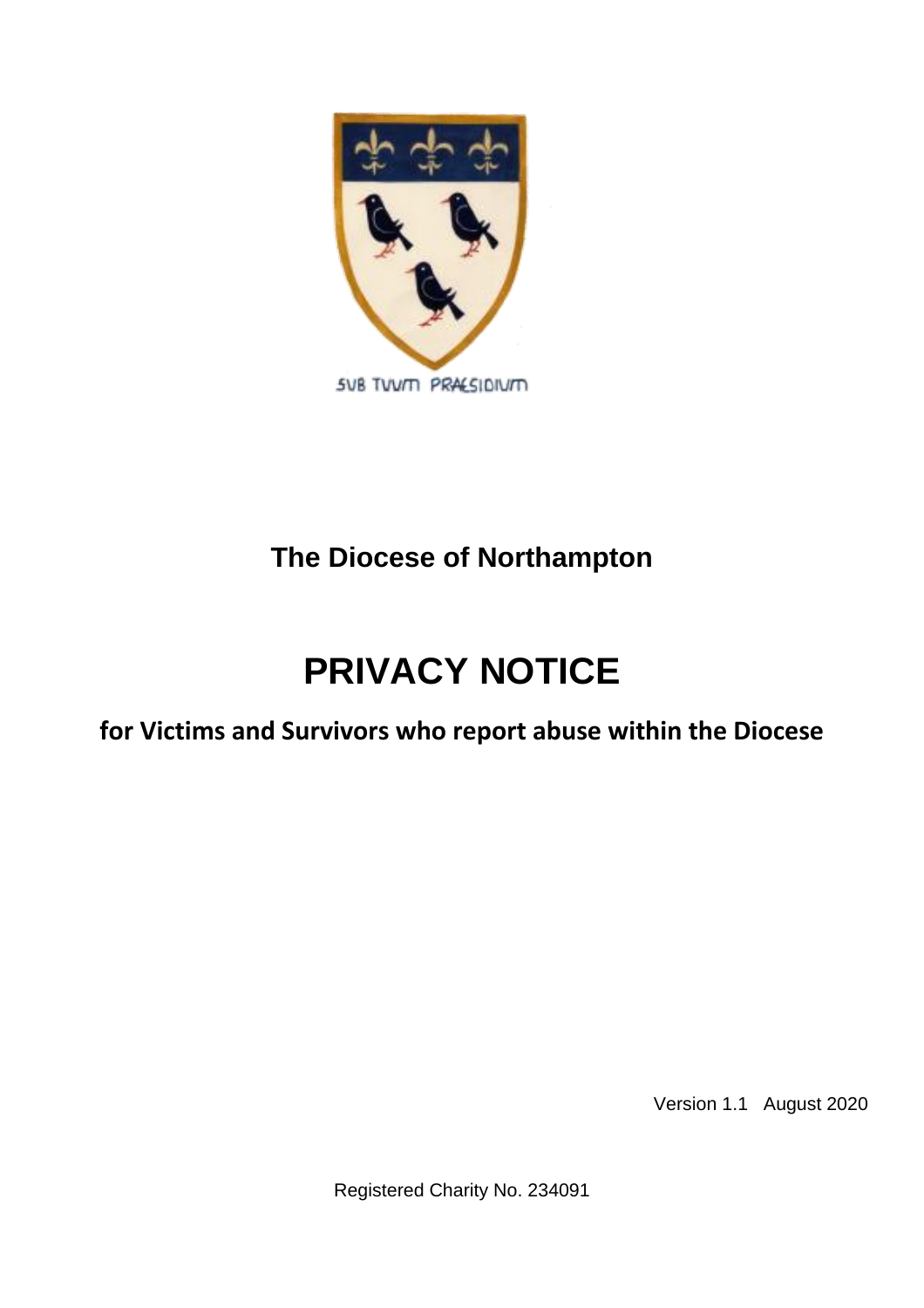# **The Diocese of Northampton**

## **DATA PROTECTION**



### **PRIVACY NOTICE FOR THE DIOCESE OF NORTHAMPTON for Victims and Survivors who report abuse within the Diocese**

#### **About this privacy notice**

We encourage everyone to come forward and tell us if they have any information about abuse within the Diocese.

If you contact us to report abuse within the Diocese, we will listen to you. We understand that it can be difficult to tell us about abuse and that you may need to tell us sensitive information about yourself and others.

This privacy notice explains how we collect and use information about you if you report any abuse within the Diocese. We also have a general privacy notice for the Diocese which can be found at **www.northamptondiocese,org/data.** 

#### **About us**

The Diocese of Northampton is the organisation responsible for handling your personal information.

Everyone has rights with regard to how their personal information is handled by organisations. We are committed to ensuring that personal information is properly and securely managed in accordance with relevant data protection legislation. This is an important part of achieving trust and confidence between the Diocese and those with whom we interact.

The Diocese is a charity registered with the Charity Commission in England and Wales. Our charity number is 234091 and our registered address is Bishop's House, Marriott Street, Northampton Nn2 6AW. Details of how to contact us are set out below.

#### **What information will we collect about you?**

Although you can contact us anonymously with any safeguarding issues, we will usually ask you to provide us with personal information in order for us to act on your report. This will typically include your name, contact details (such as a telephone number or email address) and any other information you wish to tell us that may be relevant to your report.

Depending on the circumstances, we may need to contact you again to ask you for more information. We will always do so sensitively.

As part of our investigations about your report, we may collect information from other sources, for example, from potential witnesses or other organisations. This may include personal information about you.

#### **How we will use information about you?**

We will use the personal information which you give to us in relation to any safeguarding concerns so that we can respond appropriately to your report and comply fully with our statutory obligations. This may include:

- maintaining our own records of reports received;
- responding to your report, including taking action against specific individuals where necessary; and
- sharing information about your report with other organisations (see more below).

We may also use your personal information to contact you. This may be to give you updates, to seek additional information from you or to respond to any questions you may have asked us. If you specifically agree to it, we may also signpost you to other service providers who may be able to help you, such as counselling services.

We will also use the information you tell us, in an anonymous format, for audit and statistical purposes. We share anonymous information about safeguarding reports with the National Catholic Safeguarding Commission so that they can produce an annual report and analyse trends. More information about the National Catholic Safeguarding Commission can be found at [http://www.catholicsafeguarding.org.uk/.](http://www.catholicsafeguarding.org.uk/)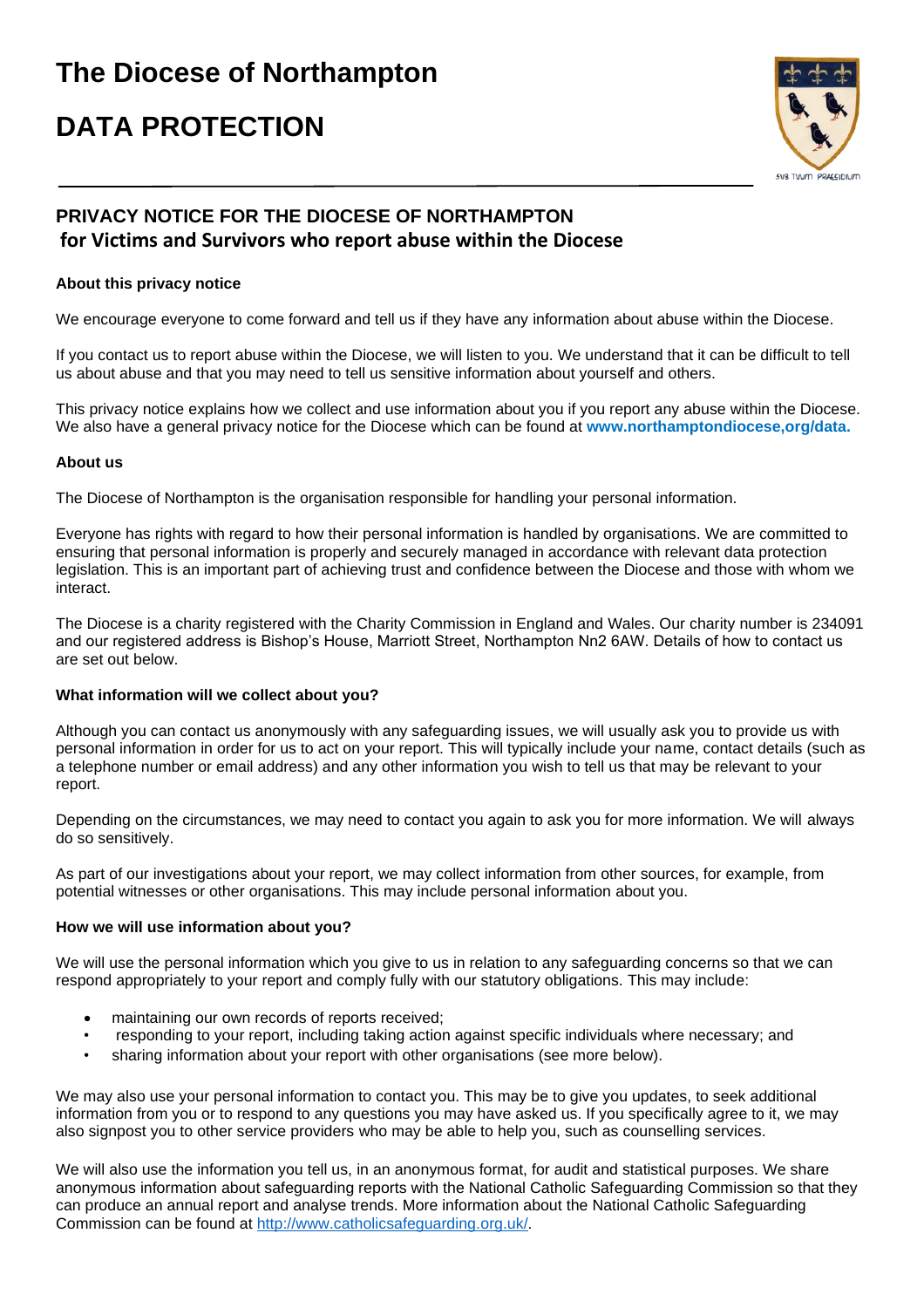#### **Who will we share your information with?**

We understand that any information about abuse is very sensitive. We will ensure that any information you give us is handled sensitively and we will not share it unless either you have agreed to it or we have an obligation to share the information with others (as set out below). We are not able to keep all reports completely confidential because in certain circumstances we have legal duties to notify other authorities of such reports.

It is our policy to report all allegations of abuse to the statutory authorities, regardless of whether the abuse is reported to have occurred recently or in the past, and whether the accused person is living or deceased. Where the accused person has or has had a role working with children, the allegation will be referred to the relevant Local Authority Designated Officer (LADO) for safeguarding children. Where a criminal offence may have taken place, the allegation will also be referred to the Police. This ensures that potential crimes are reported, and independent investigations can be undertaken in line with current safeguarding best practice.

There are lots of different Catholic bodies in Great Britain, including dioceses, religious orders and congregations, and charities. Sometimes reports of abuse are made to us which involve individuals for whom the Diocese is not responsible (for example, a religious sister). In such cases, we may need to share your information with the Catholic Safeguarding Advisory Service, the National Catholic Safeguarding Commission and/or the Catholic organisation which is responsible for that individual, which may be based outside Great Britain. More information about the Catholic Safeguarding Advisory Service can be found at https://www.csas.uk.net/.

As the Diocese is a registered charity, we may need to share information concerning your report with the Charity Commission, which is the body responsible for regulating charities. If there is information which is relevant to our insurance, we may also need to share information with our insurers and/or brokers, the Catholic Insurance Service, whose privacy notice can be found at https://catholicinsuranceservice.co.uk/privacy/. If you decide to make a claim for compensation, information may be shared with our legal advisors.

Other than as set out in this privacy notice, we will not share your personal information with anyone else unless there is a significant risk of harm or disclosure is required or permitted by law.

#### **Our legal basis for collecting, holding and using your information**

Data protection law sets out various lawful bases (or 'conditions') which allow us to collect, hold and use your personal information.

Whenever we receive a report of abuse or information about any other safeguarding matter, we are under a legal obligation to make a record of the report, to take action in response to the report and, where appropriate, to share information about that report with statutory bodies such as the police. **For the purposes of data protection law, our legal basis for collecting, using and sharing your information is therefore to comply with these legal obligations.** 

We will sometimes use your personal information based upon **your consent**. We will always tell you where this is the case and ask you to agree before we process your information. For example, we may ask you if you would like us to share your personal information with another organisation for the purpose of facilitating counselling or other support for you, or to put you in contact with other Catholic Church bodies e.g. The Survivor Advisory Panel. Finally, sometimes it is necessary for us to process your personal information for the purposes of **our own legitimate interests.** We will only do so where these interests are not overridden by the interests and fundamental rights or the freedoms of the individuals concerned. Although we are legally obliged to take action in response to most safeguarding reports made to us, that is not always the case. For instance, the nature of the issues you raise with us may mean that we are not required to investigate or keep records of our actions. Nevertheless, we believe that it is in the legitimate interests of the Diocese for us to do so. In our view, it is in the legitimate interests of the Diocese to ensure that all parishioners are kept safe and to look into any concerns raised.

Data protection law recognises certain **"special categories"** of personal information, which are information revealing racial or ethnic origin; political opinions; religious or philosophical beliefs; trade union membership; genetic information; biometric information for uniquely identifying a person; information concerning health, and information concerning a person's sex life or sexual orientation. It may be necessary to collect some information of this nature as part of your safeguarding report.

These special categories of personal information are considered to be particularly sensitive and so we will only collect and use this type of information in limited circumstances. This includes where we consider the collection and use of your information is **necessary in the substantial public interest** to prevent or detect unlawful acts or improper conduct and **to comply with our legal obligations** in relation to safeguarding, and where it **is necessary for us to establish, exercise or defend legal claims.** In some circumstances, we may ask you to give us your explicit consent to our further use of your information. We will tell you where that is the case.